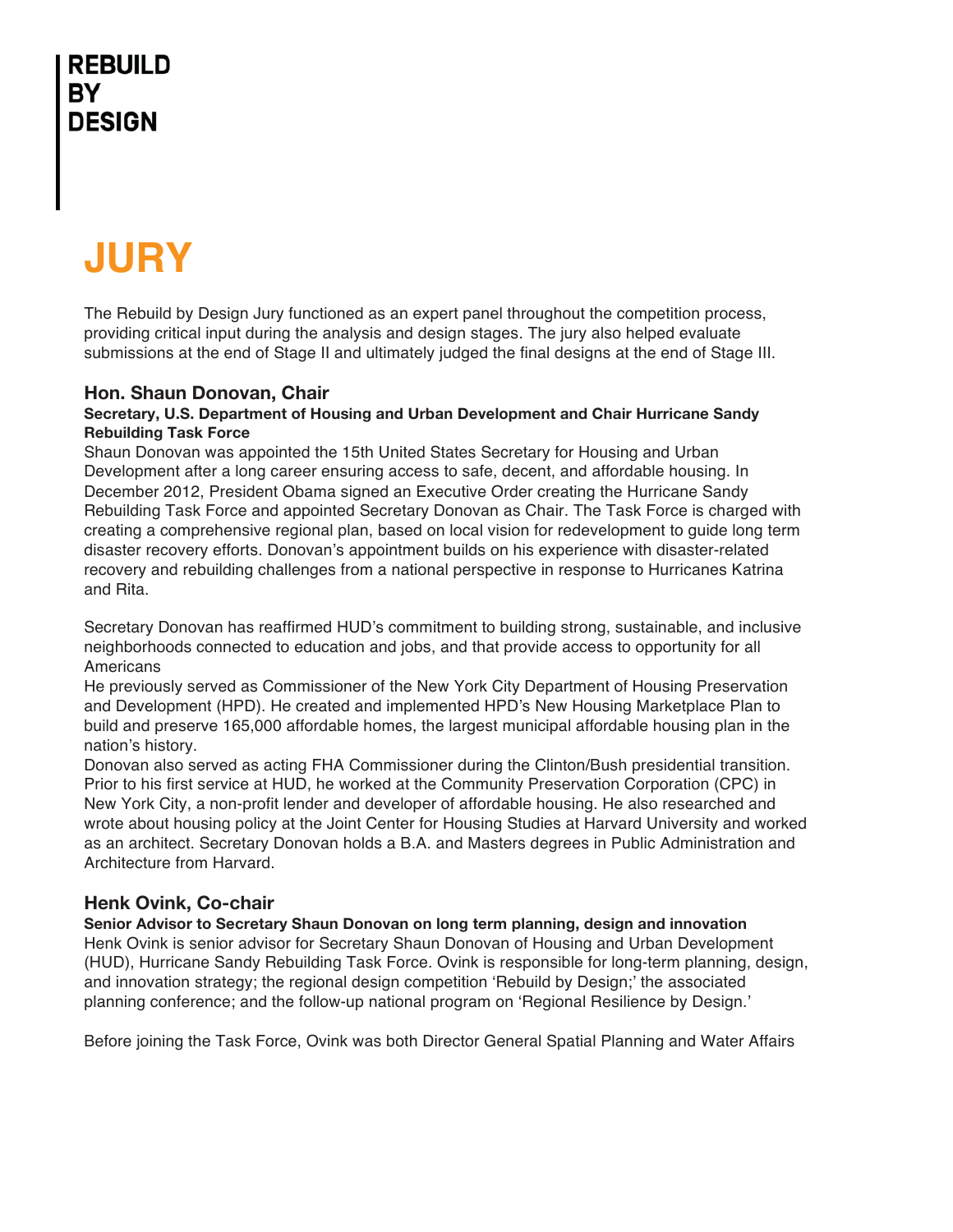and Director National Spatial Planning for the Ministry of Infrastructure and the Environment in the Netherlands. Ovink initiated the research program 'Design and Politics,' the connecting chair 'Design and Politics' at TU Delft, and a series of publications with 010 Publishers. In 2012, he was co-curator of the 5th International Architecture Biennale Rotterdam 'Making City' and curator for the ANCB Berlin program 'Design and Politics: the next phase.' Ovink lectures and publishes on the change of government, governance, and planning, as well as on the specific relationship between design and politics.

#### **Dr. Lauren Alexander Augustine**

#### **Director, Office of Special Projects on Risk, Resilience, and Extreme Events National Academy of Sciences**

Lauren Alexander Augustine is the Associate Executive Director in the Division of Earth and Life Studies and Director of the Disasters Roundtable at the National Academies. Dr. Augustine served as the Country Director in the Academies' African Science Academy Development Initiative. She came to the National Academies in 2002 as a study director for the Water Science and Technology Board in the National Research Council and directed many studies on a range of water resources topics, including Texas instream flows, endangered species in the Klamath and Platte River Basins, and forest hydrology. Previously, Dr. Augustine did her post-doc at the US Geological Survey, Water Resources Division, and worked in the Office of the Secretary of the Department of Interior. Dr. Augustine received her B. S. in applied mathematics and systems engineering and her Masters degree in environmental planning and policy from the University of Virginia; she completed her Ph.D. from Harvard University in an interdisciplinary program that combined physical hydrology, geomorphology, and ecology.

#### **Julie Bargmann**

#### **Founding Principal for D.I.R.T. Studio and associate professor at University of Virginia School of Architecture**

Julie Bargmann is internationally recognized as an innovative designer in building regenerative landscapes and with interdisciplinary design education. Her ongoing design research Project D.I.R.T. (Design Investigations Reclaiming Terrain) continues to excavate the creative potential of degraded landscapes.

At University of Virginia, associate professor Bargmann's investigative graduate design studios and seminars challenge restrictive policies and conventional remediation practices that plague Superfund sites and Brownfields. Bargmann teaches critical site-seeing as a means to reveal multiple site histories, giving legible form to complex processes, offering renewed relationships for communities in tired and toxic surroundings.

Applying this research at her small design practice, projects at the D.I.R.T. studio (Dump It Right There) explore past and present industrial operations and urban processes in relationship to ecological systems, cultural constructs and emerging technologies. From closed quarries to abandoned coal mines, fallow factories and urban railyards, Bargmann joins teams of architects, artists, engineers, historians and scientists to imagine the next evolution of these working landscapes.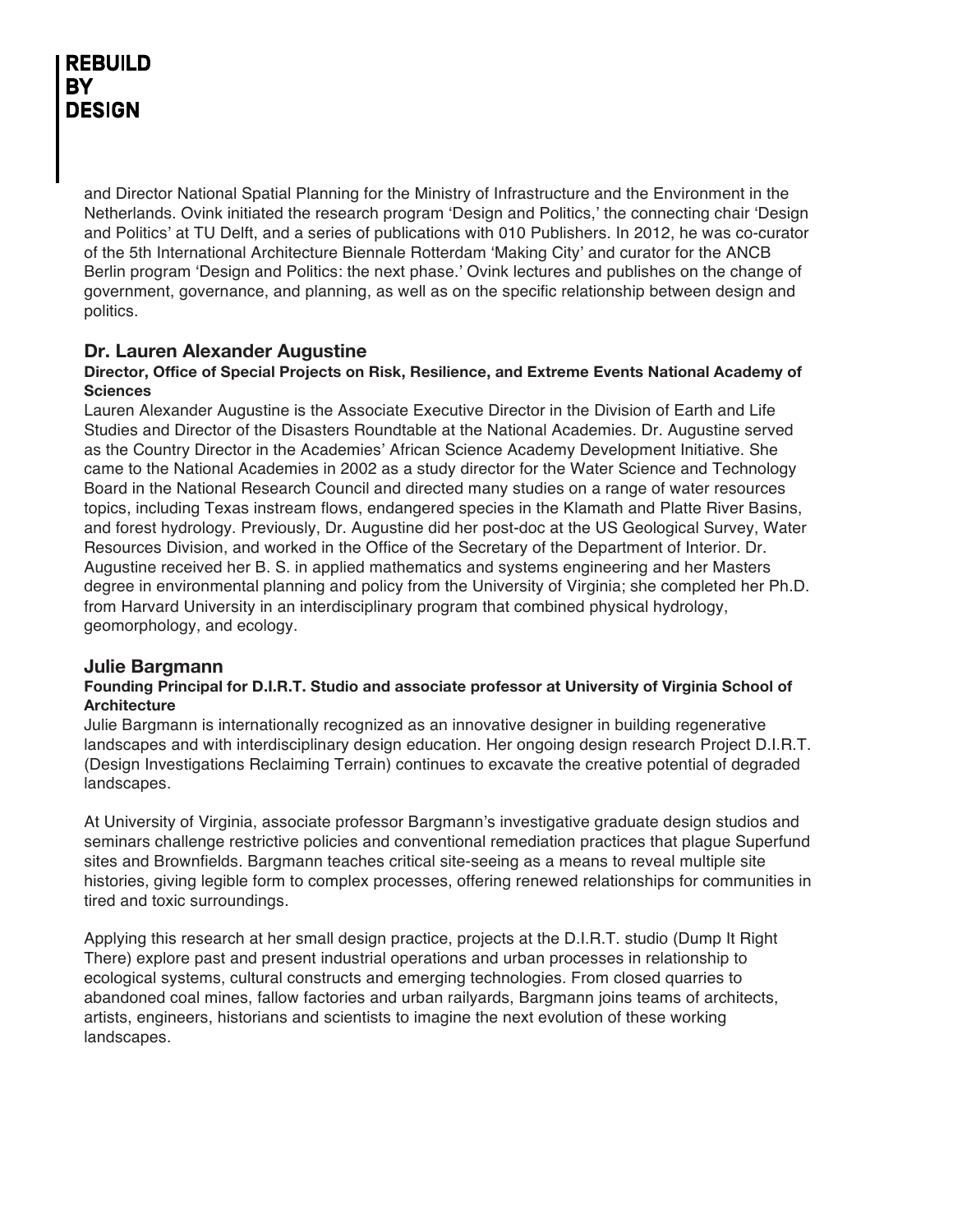Along with a degree in sculpture from Carnegie-Mellon University, Bargmann earned a masters in landscape architecture at Harvard Graduate School of Design followed by a Fellowhsip at the American Academy in Rome. Bargmann's work was awarded the 2001 National Design Award by Smithsonian's Cooper-Hewitt Museum. TIME, CNN and Newsweek, along with national and international design publications have recognized Bargmann as leading the next generation in making a difference for design and the environment.

#### **Ole Bouman**

#### **Creative Director at the Shenzhen Biennale for Architecture and Urbanism**

Ole Bouman is currently Creative Director at the Shenzhen Biennale for Architecture and Urbanism and founding Dean of the Value Factory Academy. Before, he acted as the director of the Netherlands Architecture Institute, globally the largest institute of its kind. Prior to that, he was the founder and editor-in-chief of Volume, the independent magazine for architecture, for pushing its limits and finding new roles in society. He also was the director of Archis Foundation, active in publishing, consultancy and, as NGO, establishing connections between local design communities in need of expertise and the Archis global knowledge network. In 2007 he founded the Studio for Unsolicited Architecture, starting at MIT, Cambridge Massachusetts.

Bouman has a track record in writing, curating and teaching in a variety of fields. His publications include the encyclopedic manifesto 'The Invisible in Architecture' (co-author, 1994), 'The Battle for Time' (2003, in Dutch) and 'Architecture of Consequence' (2009). He was one of the curators of Manifesta 3 (2000), and curated major contributions to the Shenzhen, São Paulo and Venice Biennales; he also coined the Archis RSVP event series. He taught and lectured at various schools worldwide.

#### **Ricky Burdett**

**Professor of Urban Studies at the London School of Economics and Political Science (LSE), Head of the Department of Sociology and Director of LSE Cities and the Urban Age Program** Ricky Burdett is Professor of Urban Studies at the London School of Economics and Political Science (LSE), Head of the Department of Sociology and director of LSE Cities and the Urban Age program. He is a Global Distinguished Professor at New York University. He was Chief Adviser on Architecture and Urbanism for the London 2012 Olympics and an adviser to the Olympic Legacy Park Company. He was architectural adviser to the Mayor of London from 2001 to 2006. In addition to leading innovative research on global cities, Burdett has curated numerous exhibitions including 'Global Cities' at Tate Modern, was Director of the 2006 Architecture Biennale in Venice and chairman of the Jury for the 2007 Mies van der Rohe Prize. He is an architectural adviser to the cities of Genova and Parma, and a member of the Milan Expo 2015 steering committee. Burdett is a member of the UK Government's Airports Commission and represents No 10 Downing Street on the Steering Committee for the £50m Old Street innovation hub in London. He is a Council member of the Royal College of Art and was a member of the Mayor of London's Promote London Board. He is co-editor of Living in the Endless City and a regular contributor to journals, books and media programs on contemporary architecture and urbanism.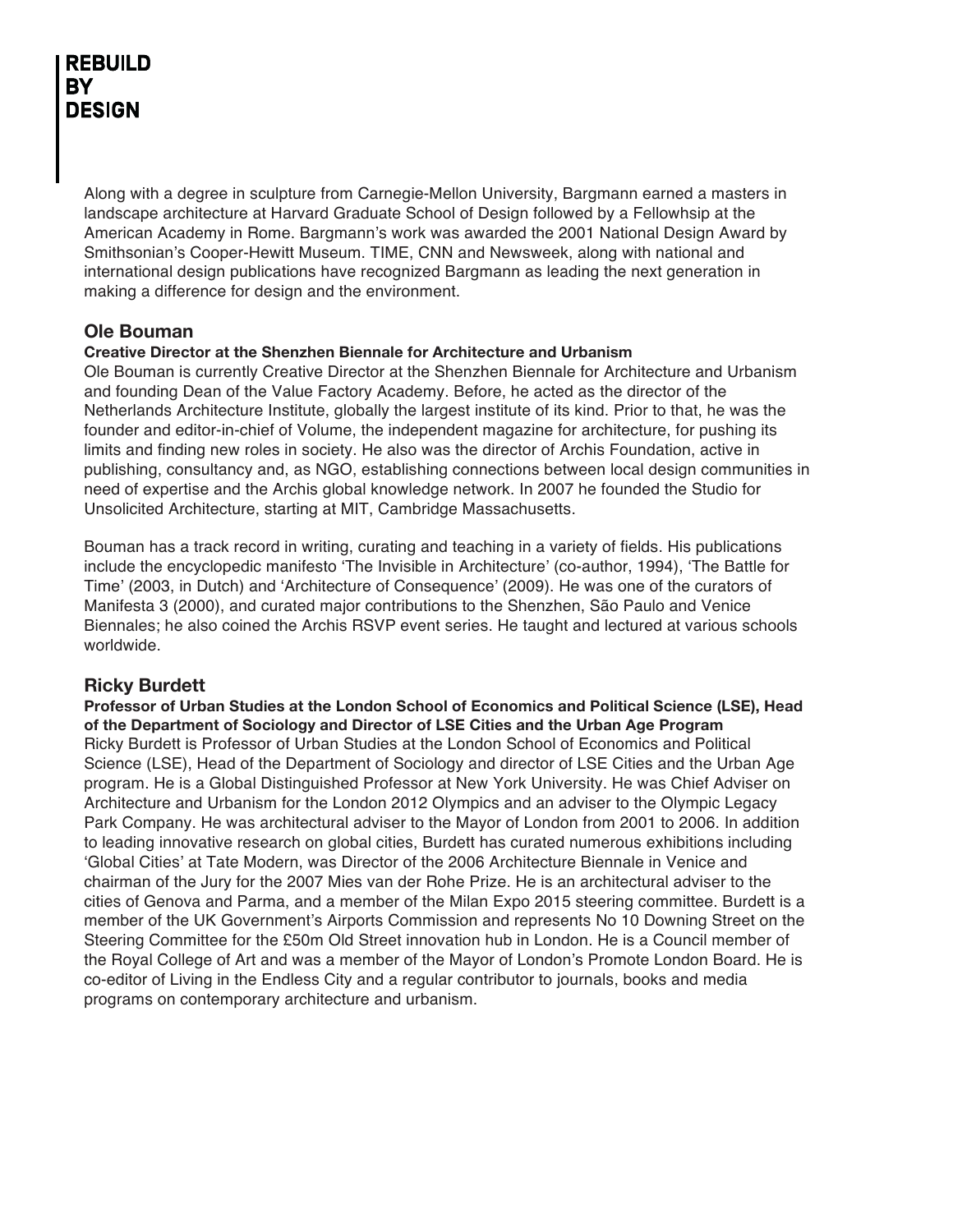#### **Dr. Susan Cutter**

#### **Carolina Distinguished Professor and Director, Hazards and Vulnerability Research Institute, University of South Carolina**

Dr. Susan Cutter is a Carolina Distinguished Professor of Geography at the University of South Carolina where she directs the Hazards and Vulnerability Research Institute. She received her B.A. from California State University, Hayward and her M.A. and Ph.D. (1976) from the University of Chicago. Her primary research interests are in the area of disaster vulnerability/resilience science what makes people and the places where they live vulnerable to extreme events and how vulnerability and resilience are measured, monitored, and assessed. She has authored or edited twelve books, more than 100 peer-reviewed articles and book chapters.

Dr. Cutter has also led post-event field studies of the role of geographic information technologies in rescue and relief operations in (September 11th World Trade Center attack) and studies of evacuation behavior from Three Mile Island (1979), Hurricane Floyd (1999), and the Graniteville, SC train derailment and chlorine spill (2005). Most recently (2006) she has led a Hurricane Katrina postevent field team to examine the geographic extent of storm surge inundation along the Mississippi and Alabama coastline and its relationship to the social vulnerability of communities. She has provided expert testimony to Congress on hazards and vulnerability and was a member of the US Army Corps of Engineers IPET team evaluating the social impacts of the New Orleans and Southeast Louisiana Hurricane Protection System in response to Hurricane Katrina. She has authored a Trends and Outlook report for the US Army Corps of Engineers on Natural and Human-Induced Disasters and other Factors Affecting Future Emergency Response and Hazard Management.

#### **Jeanne Gang**

#### **Founding Principal of Studio Gang Architects**

Architect and MacArthur Fellow Jeanne Gang is Founder and Principal of Studio Gang Architects, a collective of architects, designers, and thinkers whose projects confront pressing contemporary issues. Through her practice, Jeanne seeks to respond to and reframe questions that lie locally (site, culture, people) and resound globally (density, climate, sustainability). She roots her designs in both architectural form and idea-driven content toward achieving a compelling whole, and she often arrives at design solutions through investigations and collaborations across disciplines.

Her projects include the 82-story Aqua Tower, the 2009 Emporis Skyscraper of the Year; the SOS Lavezzorio Community Center, a multi-award-winning building designed using donated materials; the Nature Boardwalk at Lincoln Park Zoo, an educational pavilion and landscape that also function as stormwater infrastructure; and Reverse Effect, a book intended to spark a radically greener future for the Chicago River and Great Lakes.

Since founding Studio Gang in 1997, Jeanne has gone on to win numerous honors, among them a MacArthur Fellowship and an Academy Award in Architecture from the American Academy of Arts and Letters. In 2009 she was named a Fellow of the American Institute of Architects. Her work with Studio Gang has been published and exhibited widely, most notably at the Venice Architecture Biennale, MoMA, and the National Building Museum. A distinguished graduate of the Harvard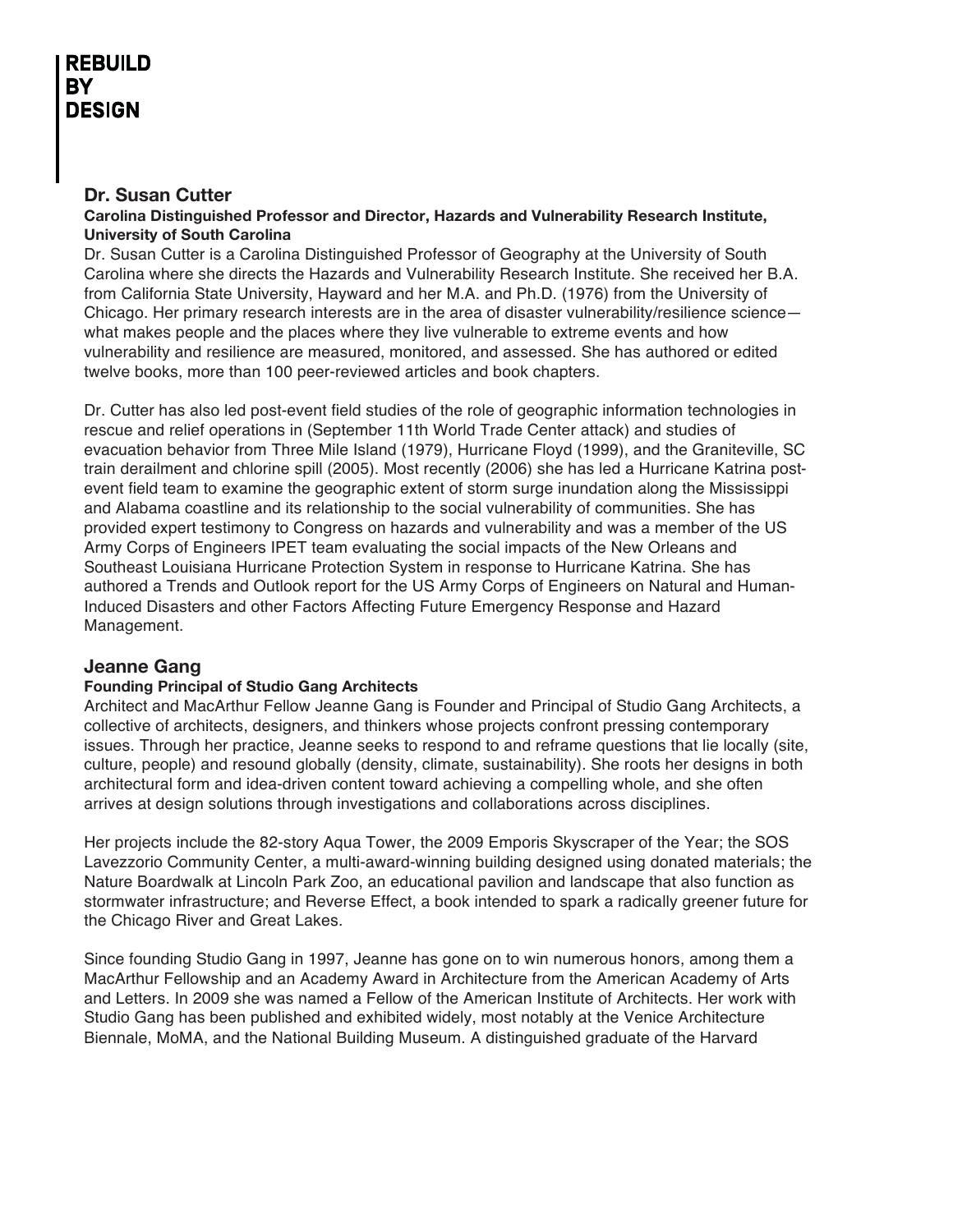Graduate School of Design, Jeanne has taught at Harvard, Yale, Princeton, and IIT, where her studios have focused on cities, ecologies, materials, and technologies. Reveal, her first volume on Studio Gang's work and working process, was released in 2011. Her firm's solo exhibition, Building: Inside Studio Gang Architects, set record attendance during its run at the Art Institute of Chicago from September 2012–February 2013.

#### **Eric Klinenberg**

#### **IPK Director, Professor of Sociology, New York University**

Eric Klinenberg is Professor of Sociology and Director of the Institute for Public Knowledge at New York University. He is also editor of the journal Public Culture, and an affiliated faculty member of the Wagner School of Public Service and the Department of Media, Culture, and Communications. Klinenberg has been studying cities and climate change since the 1990s, when he conducted research for his first book, Heat Wave: A Social Autopsy of Disaster in Chicago. In 2013, he authored the influential article "Adaptation: Can Cities Be Climate-Proofed" in The New Yorker, and since Sandy he has organized a series of public events around Sandy, Climate Change, and the Future of New York City.

#### **Guy Nordenson**

#### **EngStructural Engineer, Guy Nordenson and Associates, New York; Commissioner, NYC Public Design Commission; and Professor, Princeton University.**

Guy Nordenson is a structural engineer and professor of architecture and structural engineering at Princeton University. He studied at MIT and the University of California at Berkeley and began his career as a draftsman in the joint studio of R Buckminster Fuller and Isamu Noguchi in Long Island City in 1976. From 1978 he has practiced structural engineering in San Francisco and New York. In 1987 he established the New York office of Ove Arup & Partners and was a director until 1997 when he began his independent practice.

In 1994 he co-founded the Structural Engineers Association of New York. With Terence Riley he was co-curator of the "Tall Buildings" exhibition held at MoMA QNS in 2004. His research project "On the Water I Palisade Bay" won the 2007 American Institute of Architects (AIA) College of Fellows Latrobe Research Prize, was published in 2010 by Hatje Cantz, and served as the inspiration for the 2010 MoMA workshop and exhibition "Rising Currents". His books Seven Structural Engineers – The Felix Candela Lectures in Structural Engineering was published in 2008 by MoMA and a collection of essays Patterns and Structure in 2010 by Lars Müller Publishers. In 2009 Nordenson was awarded the AIA's Institute Honors for Collaborative Achievement Award and was elected to the American Academy of Arts and Sciences. He is Commissioner and Secretary of the New York City Public Design Commission and member of the NYC Panel on Climate Change, appointed by Mayor Mike Bloomberg.

Nordenson was the structural engineer for the Museum of Modern Art expansion in New York, the Jubilee Church in Rome, the Simmons Residence Hall at MIT in Massachusetts, the Santa Fe Opera House, the New Museum of Contemporary Art in New York and the Nelson-Atkins Museum of Art in Kansas City and over 100 other projects. Current projects include the expansion of the Kimbell Art Museum in Fort Worth and the National Museum of African American History and Culture in Washington DC and the Menil Drawing Center in Houston TX. From the late 1970s Nordenson was active in earthquake engineering, including code development, technology transfer, long-range